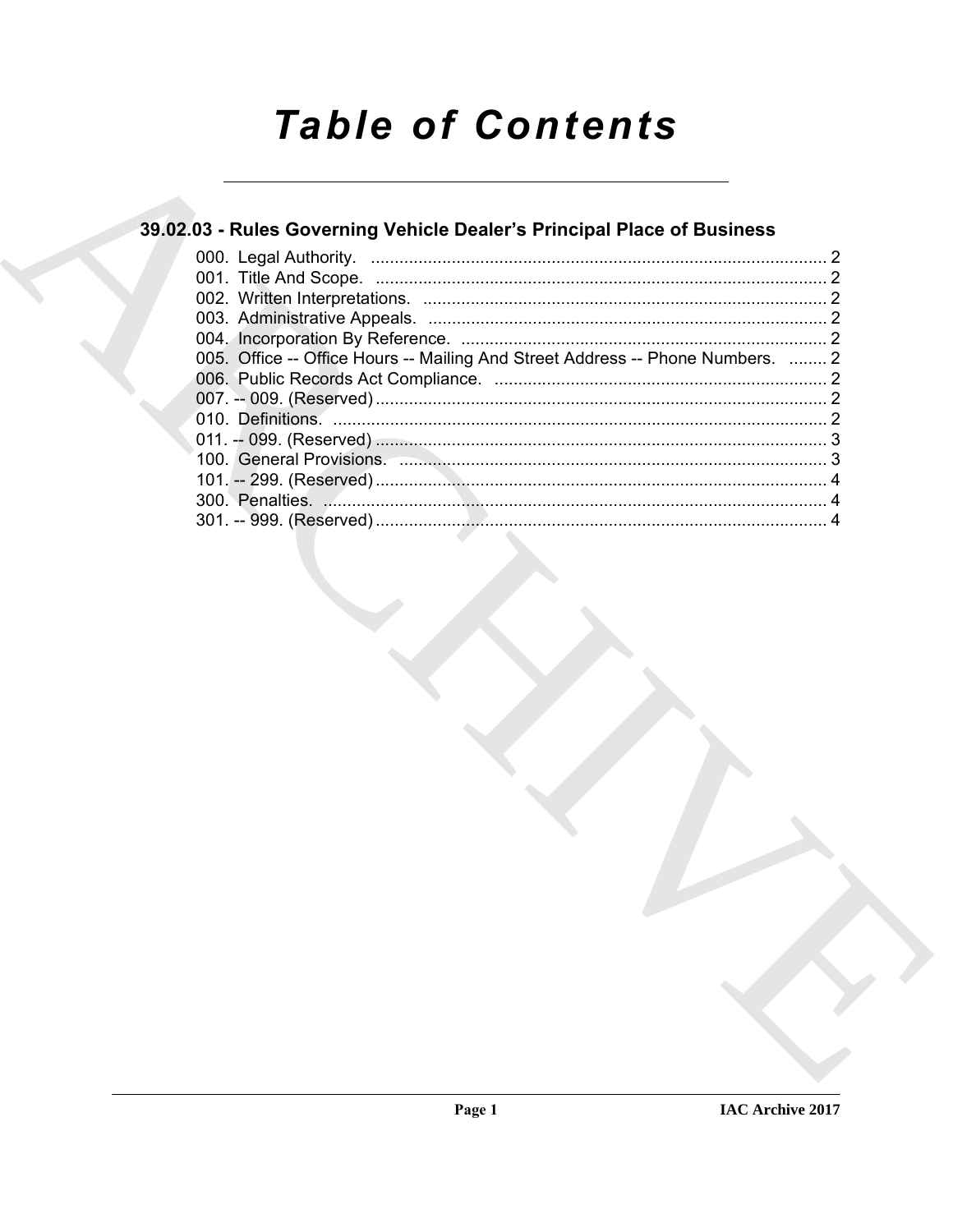#### **IDAPA 39 TITLE 02 CHAPTER 03**

#### <span id="page-1-14"></span><span id="page-1-0"></span>**39.02.03 - RULES GOVERNING VEHICLE DEALER'S PRINCIPAL PLACE OF BUSINESS**

#### <span id="page-1-1"></span>**000. LEGAL AUTHORITY.**

This rule is adopted under the authority of Section 49-201(1), Idaho Code and the Vehicle Dealer Act, Chapter 16, Title 49, Idaho Code. (12-26-90)

#### <span id="page-1-20"></span><span id="page-1-2"></span>**001. TITLE AND SCOPE.**

<span id="page-1-22"></span>**01.** Title. This rule shall be cited as IDAPA 39.02.03, "Rules Governing Vehicle Dealer's Principal Business." (3-29-12) Place of Business."

<span id="page-1-21"></span>**02.** Scope. This rule clarifies terms used in the definition of "principal place of business" and is regarding these terms. (3-29-12) provisions regarding these terms.

#### <span id="page-1-23"></span><span id="page-1-3"></span>**002. WRITTEN INTERPRETATIONS.**

There are no written interpretations for this chapter. (3-29-12)

#### <span id="page-1-10"></span><span id="page-1-4"></span>**003. ADMINISTRATIVE APPEALS.**

Administrative appeals under this chapter shall be governed by the rules of administrative procedure of the attorney general, IDAPA 04.11.01, "Idaho Rules of Administrative Procedure of the Attorney General." (3-29-12) general, IDAPA 04.11.01, "Idaho Rules of Administrative Procedure of the Attorney General."

#### <span id="page-1-13"></span><span id="page-1-5"></span>**004. INCORPORATION BY REFERENCE.**

There are no documents incorporated by reference in this chapter. (3-29-12)

#### <span id="page-1-18"></span><span id="page-1-6"></span>**005. OFFICE -- OFFICE HOURS -- MAILING AND STREET ADDRESS -- PHONE NUMBERS.**

<span id="page-1-16"></span>**01. Street and Mailing Address**. The Idaho Transportation Department maintains a central office in 3311 W. State Street with a mailing address of PO Box 7129, Boise, ID 83707-1129. (3-29-12) Boise at 3311 W. State Street with a mailing address of PO Box 7129, Boise, ID 83707-1129.

<span id="page-1-15"></span>**02. Office Hours**. Daily office hours are 8:00 a.m. to 5 p.m. except Saturday, Sunday and state holidays. (3-29-12) holidays. (3-29-12)

<span id="page-1-17"></span>**03. Telephone and Fax Numbers**. The central office may be contacted during office hours by phone at  $8681$  or by fax at  $208-332-4183$ . (3-29-12) 208-334-8681 or by fax at 208-332-4183.

#### <span id="page-1-19"></span><span id="page-1-7"></span>PUBLIC RECORDS ACT COMPLIANCE.

All records associated with this chapter are subject to and in compliance with the Idaho Public Records Act, as set forth in Title 74, Chapter 1, Idaho Code. (3-29-12)

#### <span id="page-1-8"></span>**007. -- 009. (RESERVED)**

#### <span id="page-1-12"></span><span id="page-1-11"></span><span id="page-1-9"></span>**010. DEFINITIONS.**

**SHOZON - RULES GOVERNING VEHICLE DEALER'S PRINCIPAL PLACE OF BUSINESS<br>
1960 - LECAL ALTITORITY: heats of Scales 49-201(1), Italia Code and the Vehicle Dealer Art. Chapter 15,<br>
1960 - TITLE AND SCOPE.<br>
1961 - TITLE AND SC 01. Vehicle Dealer File System**. Books, records and files, necessary to conduct the business of a vehicle dealership. In accordance with the Vehicle Dealer Act, records shall be securely kept by the dealership in such order that they can be readily inspected by a Department Investigator. Such records and files may be kept electronically, as long as such records can be verified by the dealership as true and correct copies of the original records. Physical records or files retained by the dealership may be stored at an off-site location. The dealership must notify the department 30 days in advance of the address of the off-site location prior to moving such records. Records or files stored off-site must be made available to the department within 3 business days upon request. The files and records shall contain but are not limited to: (3-29-12) records shall contain but are not limited to:

**a.** Physical or electronic sales invoices for current and two (2) preceding years; (3-29-12)

**Section 000 Page 2**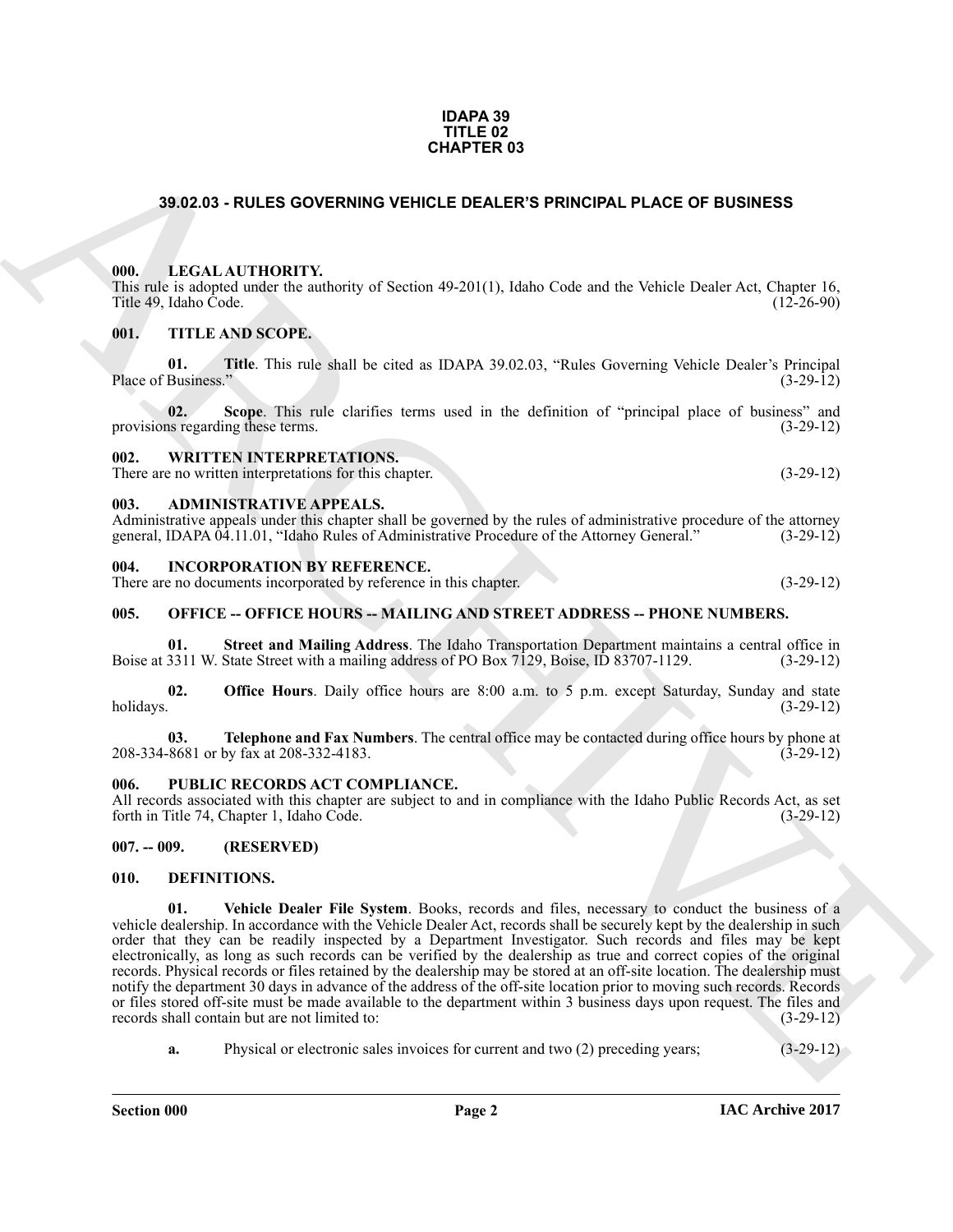**b.** Physical or electronic copies of purchase orders for vehicles purchased for current and two (2) g years: (3-29-12) preceding years;

**c.** Physical or electronic copies of title application forms accessible in numerical order; (3-29-12)

**d.** Written or electronic records of vehicles bearing new or used dealers' number plates and their use by a manufacturer, vehicle dealer, or full-time licensed salespersons searchable by date, time or plate number;

 $(3-29-12)$ 

**e.** Written or electronic records for loaner plates searchable by date, time or plate number; (3-29-12)

**f.** Copies or electronic records of Wholesale Dealer Forms records showing, all transactions, as le searchable by date or name of consignee; applicable searchable by date or name of consignee;

**g.** Physical or electronic odometer disclosure records for non-exempt vehicles; and (3-29-12)

**h.** Physical or electronic records of consignment agreements, as specified in Section 49-1636, Idaho (3-29-12) Code. (3-29-12)

**i.** All electronic records must be created in a secure manner to prevent such records from being altered. Electronic copies of records must be legible, complete, and an accurate reproduction of the original business record.  $(3-29-12)$ 

**j.** All electronic copies of records shall be supplemented with a back-up copy of the electronic records, either retained on-site or an off-site location, which permits the business record to be retrieved within three<br>(3) business days. (3-29-12)  $(3)$  business days.

**k.** Any device, server, network device, or any internal or external storage medium which stores the electronic records must have security access controls and physical security measures to protect the records from unauthorized access, viewing, or alteration. (3-29-12) unauthorized access, viewing, or alteration. (3-29-12)

<span id="page-2-3"></span>**l.** Any dealer storing electronic or physical records that contain personal information shall ensure that disposal of any records shall be completed in a secure manner, by shredding, erasing, or otherwise modifying the personal information to make it unreadable or undecipherable through any means. (3-29-12) personal information to make it unreadable or undecipherable through any means.

Mohio Transportation Department<br>
procedure, procedure optical procedure and the stationary control of the stationary procedure and the stationary procedure optical procedure optical procedure and the stationary procedure **02. Vehicle Dealer Sign Requirements**. An exterior sign permanently affixed to the land or building, with clearly visible letters, visible to major avenue of traffic meeting local building or zoning codes with the trade name of the dealership clearly visible is required. Wholesale dealer signs may be painted on the window of the office next to the entrance door of sufficient size to be easily read by prospective customers. A suggested retail sign size is twenty-four (24) square feet, with a minimum of four (4) inch letters. (3-29-12) twenty-four  $(24)$  square feet, with a minimum of four  $(4)$  inch letters.

<span id="page-2-2"></span>**03. Telephone**. A business phone which has a published business number, and listing in a local telephone directory in the name of the dealership. Business phones shall be answered during declared business hours, in the name of the licensed dealer. The telephone may be answered in person, by an answering machine, or at a remote location in person. (3-29-12) remote location in person.

#### <span id="page-2-0"></span>**011. -- 099. (RESERVED)**

#### <span id="page-2-4"></span><span id="page-2-1"></span>**100. GENERAL PROVISIONS.**

<span id="page-2-5"></span>**01. Physical or Electronic Records System Inspection**. A vehicle dealer shall make available all books, records and files maintained at the dealership location for immediate inspection for cause or complaint, or within three (3) business days if records are stored at an approved off-site location for random compliance review by a peace officer or authorized agent of the Department. (3-29-12)

<span id="page-2-6"></span>**Title Fee Disclosure**. A dealer may reflect the payment of a state-required title fee as specified by (b), Idaho Code, however: (7-2-92) Section  $49-202(2)(b)$ , Idaho Code, however: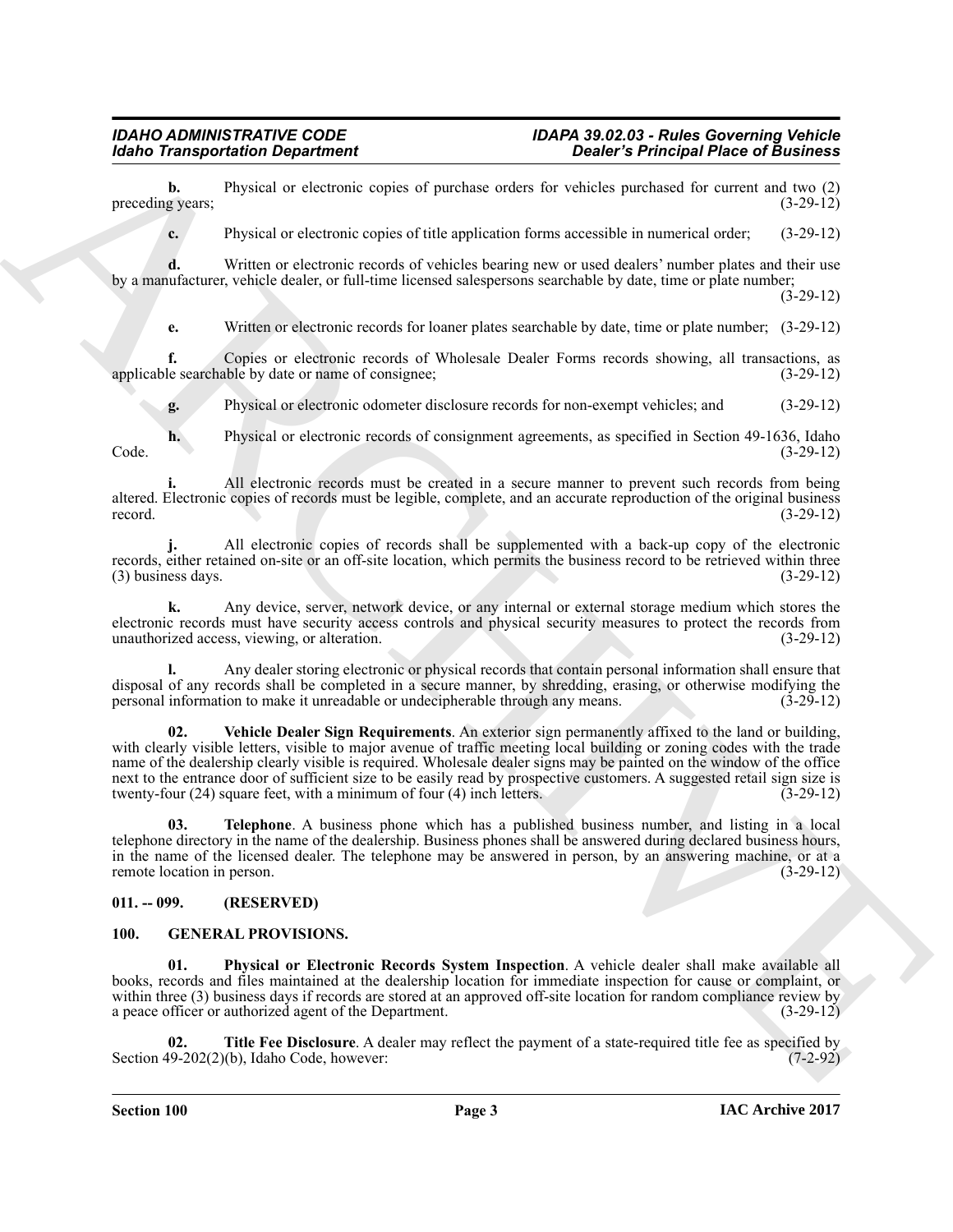**a.** The fee must be clearly identified as a "TITLE FEE"; (7-2-92)

**b.** The fee must be shown as the exact amount required by law; (7-2-92)

**c.** Any documentation fees charged must be clearly listed separately from other fees and identified to the customer as dealer document preparation fees that are subject to sales tax as part of the purchase price of the vehicle. (7-2-92)

**03. Surety Bond**. A valid bond in the amount required by Section 49-1608D, Idaho Code, for three (3) years after initially licensed, unless otherwise provided by code;

#### <span id="page-3-6"></span><span id="page-3-4"></span>**04. Idaho Consumer Asset Recovery (ICAR) Fund**. (4-11-15)

**a.** All licensed dealers shall pay the annual fee as set by the Idaho Consumer Asset Recovery (ICAR) required by Section 49-1608C, Idaho Code, unless otherwise provided by code. (4-11-15) Board as required by Section 49-1608C, Idaho Code, unless otherwise provided by code.

**b.** The ICAR fund fee shall be set by the ICAR Board annually to be effective the following January 1. Such fee shall be posted on the Department web site and all applicable forms for dealer licensing. (4-11-15)

<span id="page-3-5"></span><span id="page-3-3"></span>**05. Liability Insurance**. A valid liability insurance policy as required by Section 49-1608A, Idaho  $\text{Code.}$  (4-11-15)

**Example Transportation Department**<br>
The circumstant solution as **a** Third is a strained by the second by the control of the strained by the strained by the strained from the strained from the strained from the strained **06. Declared Business Hours**. All licensed dealers shall declare in writing to the Department the regular business hours that their dealerships are open and when they are available to be contacted by the Department or their customers. All wholesale dealers shall declare in writing to the department the regular hours that their dealerships are open and when they are available to be contacted by the department or their customers. (3-25-16)

**07. Vehicle Dealer License Suspension**. Any dealer not meeting the requirements of the Vehicle Dealer Act shall be subject to suspension of an existing dealer license or refusal by the Department to issue a new dealer license. (7-2-92)

<span id="page-3-7"></span>**a.** The Department's agent shall give written notice of deficiencies to the dealer or applicant.

(12-26-90)

**b.** At its discretion the Department may give the licensed dealership a reasonable amount of time to  $(12-26-90)$  $\text{complex} \tag{12-26-90}$ 

<span id="page-3-8"></span>**c.** Upon compliance, the license shall be reinstated or issued. (12-26-90)

### <span id="page-3-0"></span>**101. -- 299. (RESERVED)**

#### <span id="page-3-1"></span>**300. PENALTIES.**

A dealer violating this rule shall be subject to license suspension for a period not to exceed six (6) months.

(12-26-90)

<span id="page-3-2"></span>**301. -- 999. (RESERVED)**